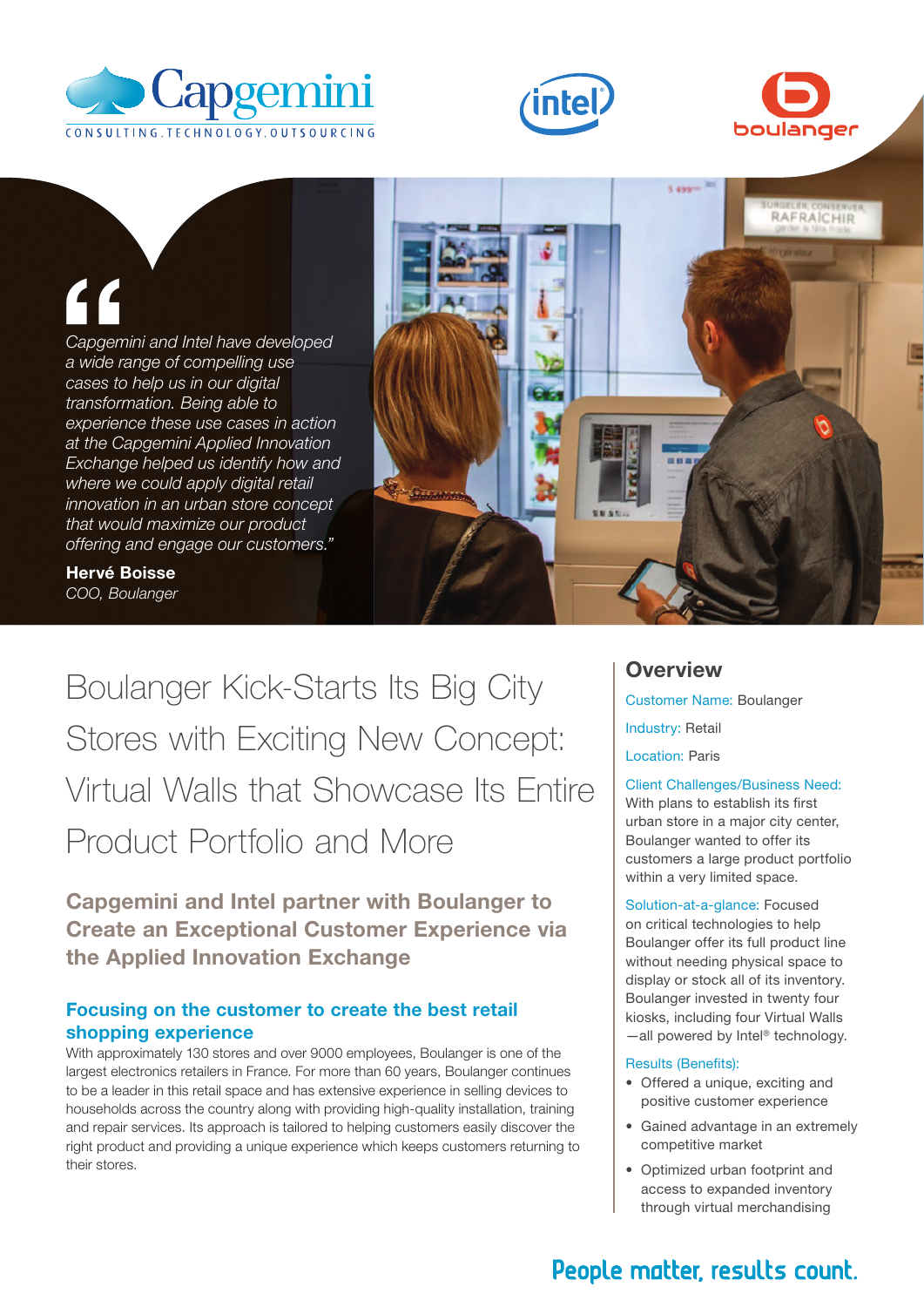

### Gearing Up for an Urban Challenge

Boulanger's traditional success has been built on a business model dedicated to operating large warehouse-like stores in suburban areas or outside urban centers in France. Focused on sites that offer less expensive real estate and greater square footage, Boulanger provides their customers the opportunity to browse and wander throughout their stores to discover and experience a wide range of products in a single location.

However, with many of its competitors operating stores in urban or city-center locations, Boulanger made a strategic decision to introduce a big city format store as well. Storefronts in city centers are typically much smaller and more expensive. With less opportunity for finding large sites and the high cost of real estate in urban centers, Boulanger faced challenges to their business model. Boulanger's new urban store model needed to address higher costs while driving four key priorities:

- Customer: Give customers an amazing in-store experience that also links to mobile and online sales channels for true omni-channel integration
- Product: Make its full product range available within a much smaller physical space and allow customers to still experience and buy from its deep inventory, beyond just the products displayed and stocked in the retail store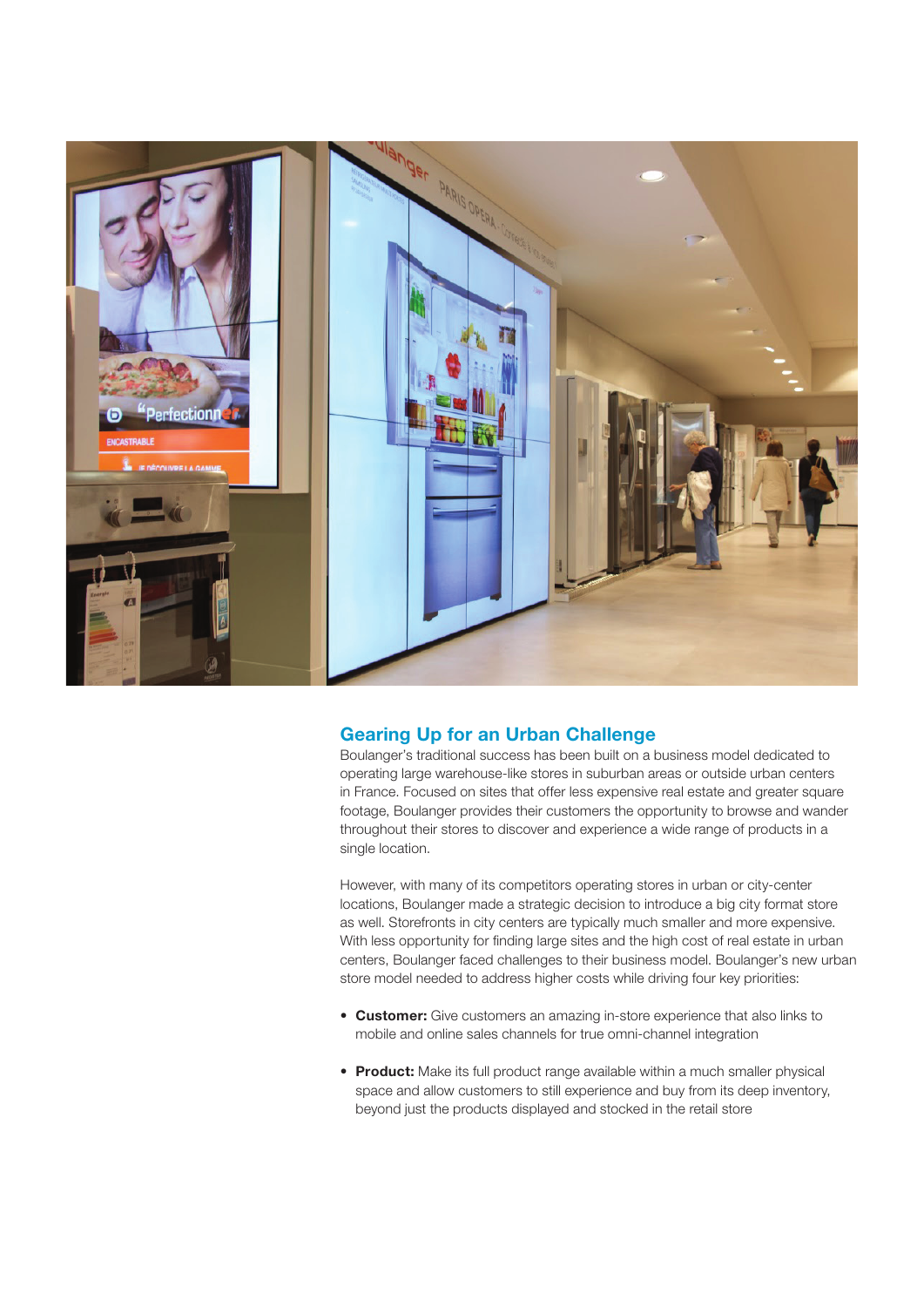# The Collaborative **Business** Experience:

The Collaborative Business Experience<sup>™</sup> is central to the Capgemini philosophy and a pillar of our service delivery.

Capgemini's work with Boulanger is enabled by Capgemini's Smart Digital Store offering, which is a framework consisting of guiding principles, methodologies, assessments, reference architecture and a series of ready-made solutions that can be used to shape, accelerate and sustain a retailer's digital transformation journey.

- **Employee:** Empower store staff to drive sales by increasing their understanding of customer behavior, providing easy access to product information, and providing easy access to product information and tools that allow them to engage customers on a personal level
- Physical Store: Transform the store to become more innovative, exciting, and relevant to customers to increase time in-store and help close more sales

Boulanger needed to find the right combination of technologies to create an engaging retail space; it also needed to achieve results quickly – with a commitment to establish and open a Paris city center flagship store built around the new business model in just six months' time.

Boulanger approached Capgemini for a digital retail solution that would meet its business objectives and address the challenges, create new revenue opportunities, empower employees and create a unique customer experience without compromising the product availability and service that customers have come to expect in their traditional stores.

# Capgemini's Applied Innovation Exchange provides a framework for action

Boulanger executives were invited to visit the Applied Innovation Exchange (AIE) Lille, France, part of the Capgemini's AIE Global Network, to experience "first hand" the latest in digital retail technologies, and demonstrations of how they could be applied to meet Boulanger's specific needs.

The AIE is Capgemini's global innovation launch pad that leverages a framework for action, a network of exchange locations, and a high performance engagement experience together with a broad community of designers, technologists, sector experts, business and technology companies, academics, research organizations and startups to enable organizations to proactively plan for and respond to the various technology and business shifts confronting them on a daily basis.

The AIE Lille is a key space for collectively creating innovative ideas and concepts through collaboration between Capgemini and its clients, covering e-commerce offers, big data / business intelligence, mobile, digital in-store, creative and Customer Studio 360. AIE Lille provides a coherent and comprehensive vision of the value that can be delivered to brands and retailers. In addition to its geographical location in the biggest digital cluster north of Paris, the Exchange is designed as an open innovation workplace; a meeting point between Capgemini employees, clients and the most innovative startups in the area.

Using the Capgemini Smart Digital Store framework, Capgemini consultants worked closely with Boulanger at the AIE Lille to help identify the most appropriate combination of technologies, both hardware and software, to achieve its goals and objectives quickly and effectively.

Boulanger chose to implement 24 high performance kiosks across its first city-center store in the Paris Opéra area. The kiosks feature interactive display units powered by Intel® Core™ i5 processors, and customers can use the kiosks to browse product categories, read reviews, and compare prices across a range of brands and products.